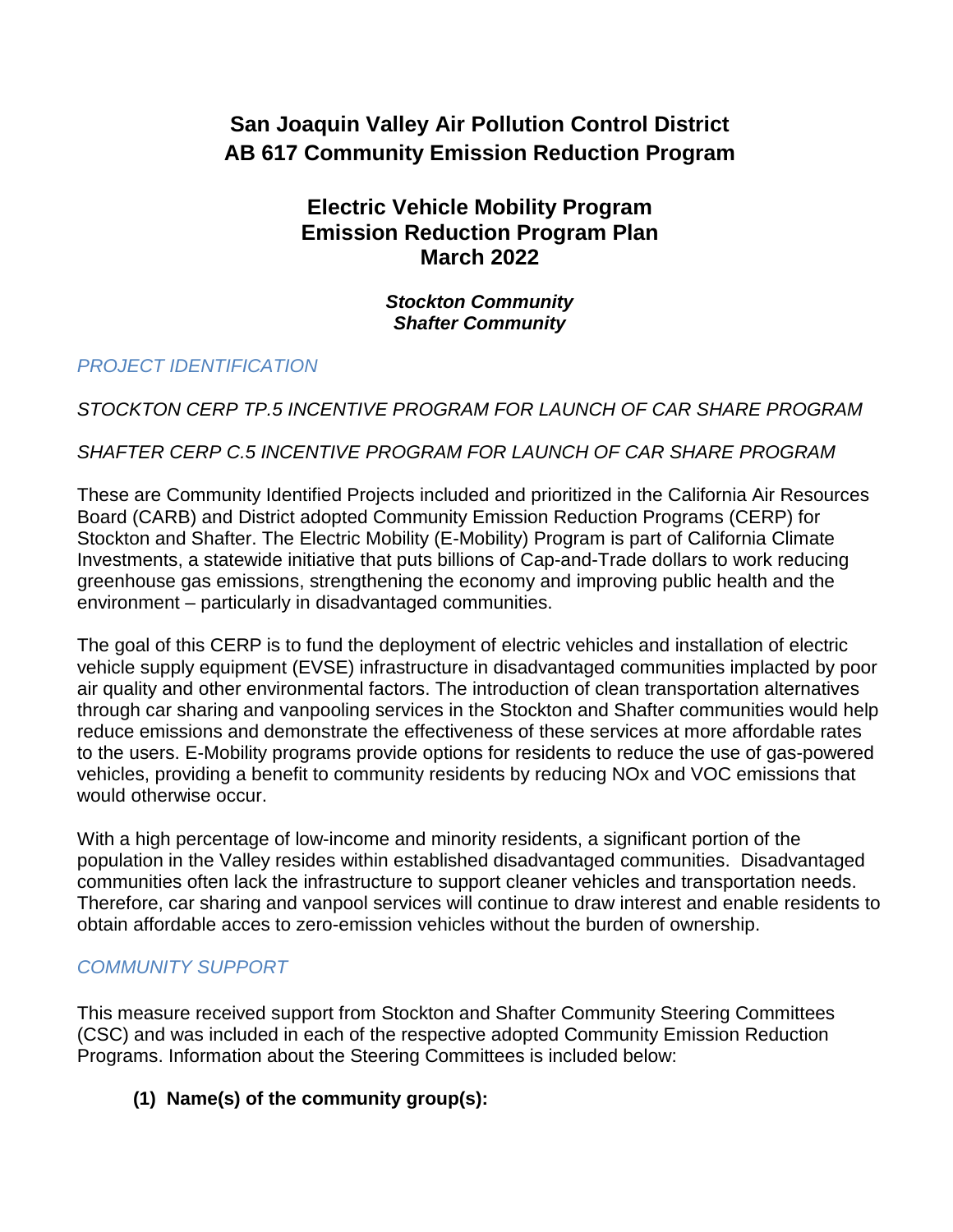- a. Stockton [Steering Committee](https://sjvapcd.maps.arcgis.com/apps/webappviewer/index.html?id=0fce98b09bc04404bb0e9a48fdbf683b)
- b. [Shafter Steering Committee](https://sjvapcd.maps.arcgis.com/apps/webappviewer3d/index.html?id=ce2faca8d98544f8bff2628f7d2aa8a3)
- **(2) Purpose of community group(s)**
	- a. AB617 Community Engagement and Public Input
- **(3) Total number of members in the community group(s)**
	- a. Stockton 35 members
	- b. Shafter 27 members
- **(4) Date(s) of formation/establishment**
	- a. Stockton March 4, 2020
	- b. Shafter December 2018
- **(5) A description of the decision-making process must be included.** 
	- a. Stockton Steering Committee [Charter](https://community.valleyair.org/media/2862/updated-stockton-charter-842021.pdf)
	- b. Shafter Steering Committee [Charter](https://community.valleyair.org/media/1086/finalshaftersteeringcommitteecharter.pdf)
- **(6) Community Support Demonstration**
	- a. [Stockton](https://community.valleyair.org/media/2487/final-stockton-cerp-no-appendix-with-cover.pdf) CERP
	- b. [Shafter](https://community.valleyair.org/media/1515/01-finalshaftercerp-9-19-19.pdf) CERP

Additionally, the District and CSC have jointly developed a tool to track progress of each measure adopted within the CERP. This tracker is updated monthly and includes updates such as number of projects contracted, funding allocated, project-associated benefits to the community, and other information specific to each measure. The tracker is shared directly with CSC members ahead of each regularly scheduled CSC meeting and is available on the community webpage.

### *MECHANISM FOR INFORMING COMMUNITY*

This measure has been discussed at Community Steering Committee meetings in addition to the outreach activities conducted to inform residents of the program and requirements for participation. The outreach conducted has and will continue to be the following:

- Social media
- Mailers
- Print ads
- Press releases and press events
- Events, town halls, webinars, etc.
- Other ideas as brought up by committee

Additionally, the District and CSC have jointly developed a tool to track progress of each measure adopted within the CERP. This tracker is updated monthly and includes updates such as number of projects contracted, funding allocated, project-associated benefits to the community, and other information specific to each measure. The tracker is shared directly with CSC members ahead of each regularly scheduled CSC meeting and is available on the community webpage in both English and Spanish.

#### *PROGRAM REQUIREMENTS*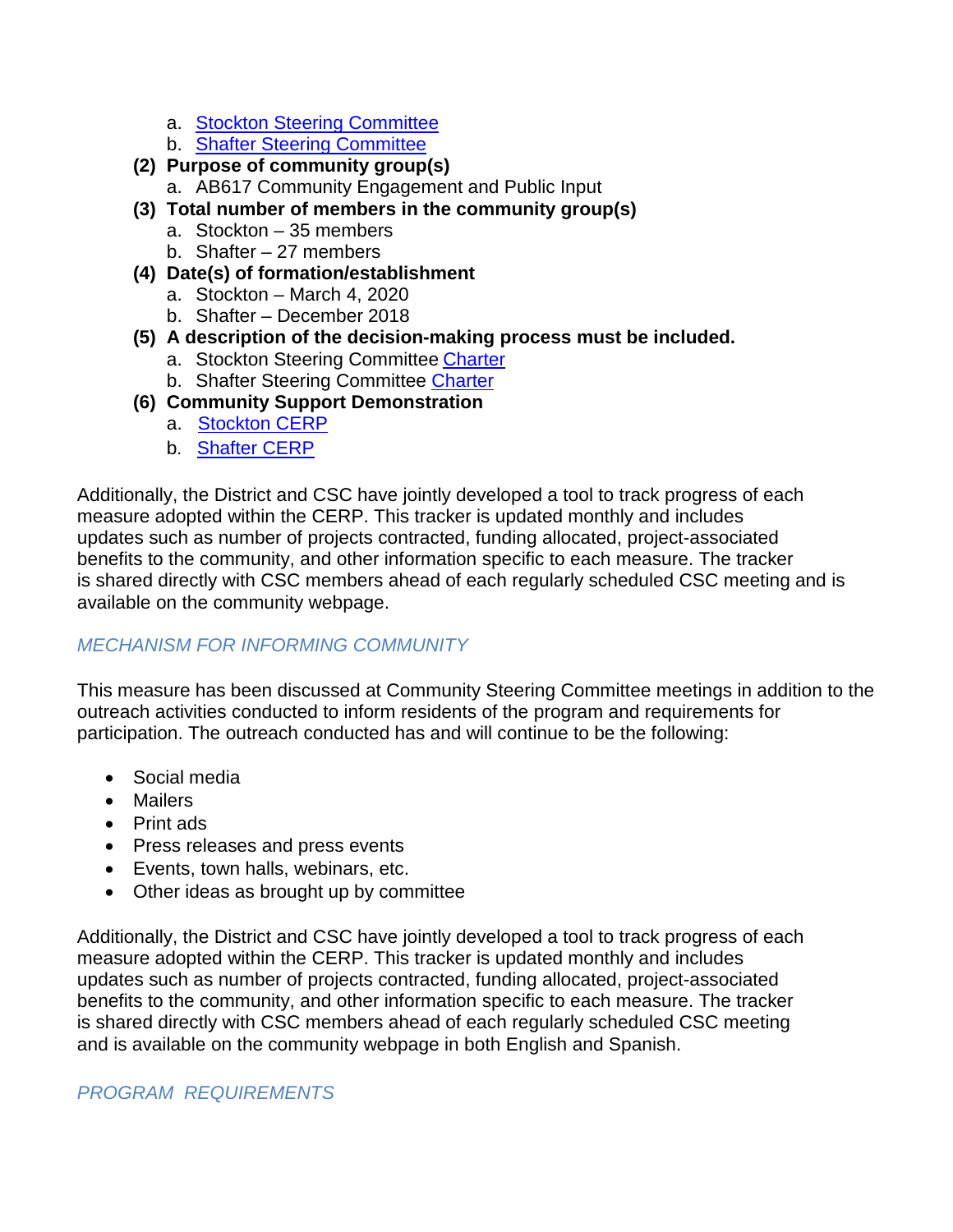(A) E-Mobility Service Provider Eligibility

E-mobility service providers (applicants) must meet the following eligibility requirements to be considered a grantee for the program:

- (1) Be currently operating a car share and/or ride share business within California and have experience with e-mobility services within the San Joaquin Valley.
	- a. Applicant must have experience and expertise implementing similar projects and working with CARB, local air districts, transit agencies, local governments, community groups, or other stakeholders.
	- b. Applicant and partners must have appropriate experience to perform the tasks in their areas of responsibility, and have knowledge and experience within the target communities and experience conducting community specific outreach and education.
	- c. Applicant must demonstrate experience and expertise to complete the tasks required to implement the project and/or has some relevant experience successfully running similar sized funding program.
- (2) Have an established web based/phone application for riders to make reservations and conduct payments
	- a. Maintain a user-friendly reservation system that at a minimum provides telephone-based person-to-person reservation fulfillment.
- (3) Have the ability to provide customer service to riders in need of assistance during reserved timeframes such as, but not limited to:
	- a. Roadside assistance
	- b. Vehicle operational questions
	- c. Charging questions and issues
- (4) Have the ability to comply with all local, state, and federal rules and regulations.
- (5) Have the ability to establish secure and safe home base parking for project vehicles within the identified disadvantaged communities.
- (6) Agree to comply with all requirements outlined in the General Provisions and Insurance Requirements outlined in the program Request for Proposal (RFP), if applicant is selected as a Grantee. No payments will be made under this agreement until Grantee fully complies with all insurance requirements.
- (B) Project Implementation Plan

Applicants must submit a Project Implementation Plan to the District that clearly identifies the following:

- (1) The data the project will collect, including data from electric vehicles, EVSE, vehicle usage data, and benefits to the AB 617 Community. The Plan must also include details on the following:
	- a. How project data will be stored and secured
	- b. How data will be reported to the District
	- c. What it considers confidential data and how it will be handled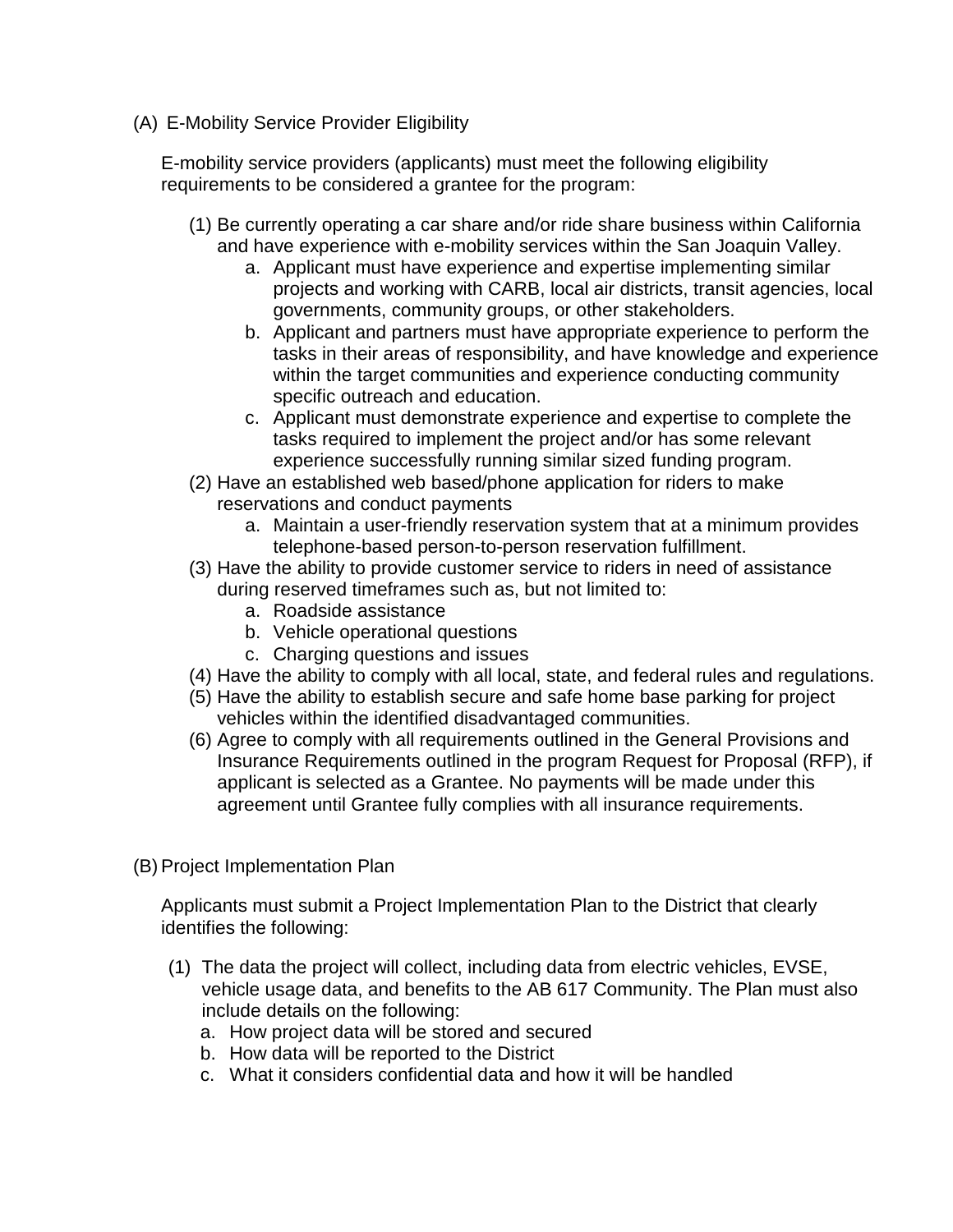- (2) Describe the outreach plan to engage the AB 617 community regarding the project, such as key partners, their roles for outreach, and their knowledge and experience within the community. Applicant should prepare outreach and educational materials in consultation with the District and conduct public outreach, press release, and press events necessary for the program to be successful. Outreach deliverables should align with the project budget. The outreach plan should include:
	- a. The types of outreach planned.
	- b. An approximation of the number of community events, the geographic locations that will be attended, and the expected audiences.
	- c. Coordination with organizations and groups that are representative of the disadvantaged communities identified in the application and that are connected to a network of similar organizations and culturally relevant institutions and community service providers to provide education and technical assistance.
	- d. A strategy to engage input and participation of residents of disadvantaged communities through activities relevant to the communities being served, including through the use of language-specific and culturally-appropriate outreach and education materials.
- (3) Describe the plan to develop a policy and process to evaluate potential vehicle drivers and riders that reside in the AB 617 Community. The plan should include the following:
	- a. Enroll vehicle drivers and ensure they meet the requirements listed below:
		- i. Possess a current California Class C Driver's license.
		- ii. Meet minimum requirements to drive a project vehicle as required by Grantee and the insurance provider, to be developed in conjunction with the District.
		- iii. Participate in research and surveys, as requested by Grantee.
		- iv. Pay project fees to use the e-mobility services, as required by Grantee.
	- b. Enroll non-driver particpants and ensure they meet the requirements listed below:
		- i. Participate in research and surveys, as requested by Grantee.
		- ii. Pay project fees to participate in the e-mobility services or receive subsidies, as required by Grantee.
	- c. Participants become ineligible upon any of the following events:
		- i. Vehicle driver becomes ineligible per terms of insurance.
		- ii. Vehicle driver's license lapses or is revoked.
		- iii. Vehicle driver is determined to be an unsafe or impared driver by the Grantee.
		- iv. Participant causes damage to a vehicle, EVSE or other project property, at the discretion of Grantee or District.
		- v. Non-payment of project fees to use the car sharing system, to participate in the project, or to receive subsidies, as required by the Grantee.
		- vi. Non-compliance with project requirements, at the discretion of Grantee or District.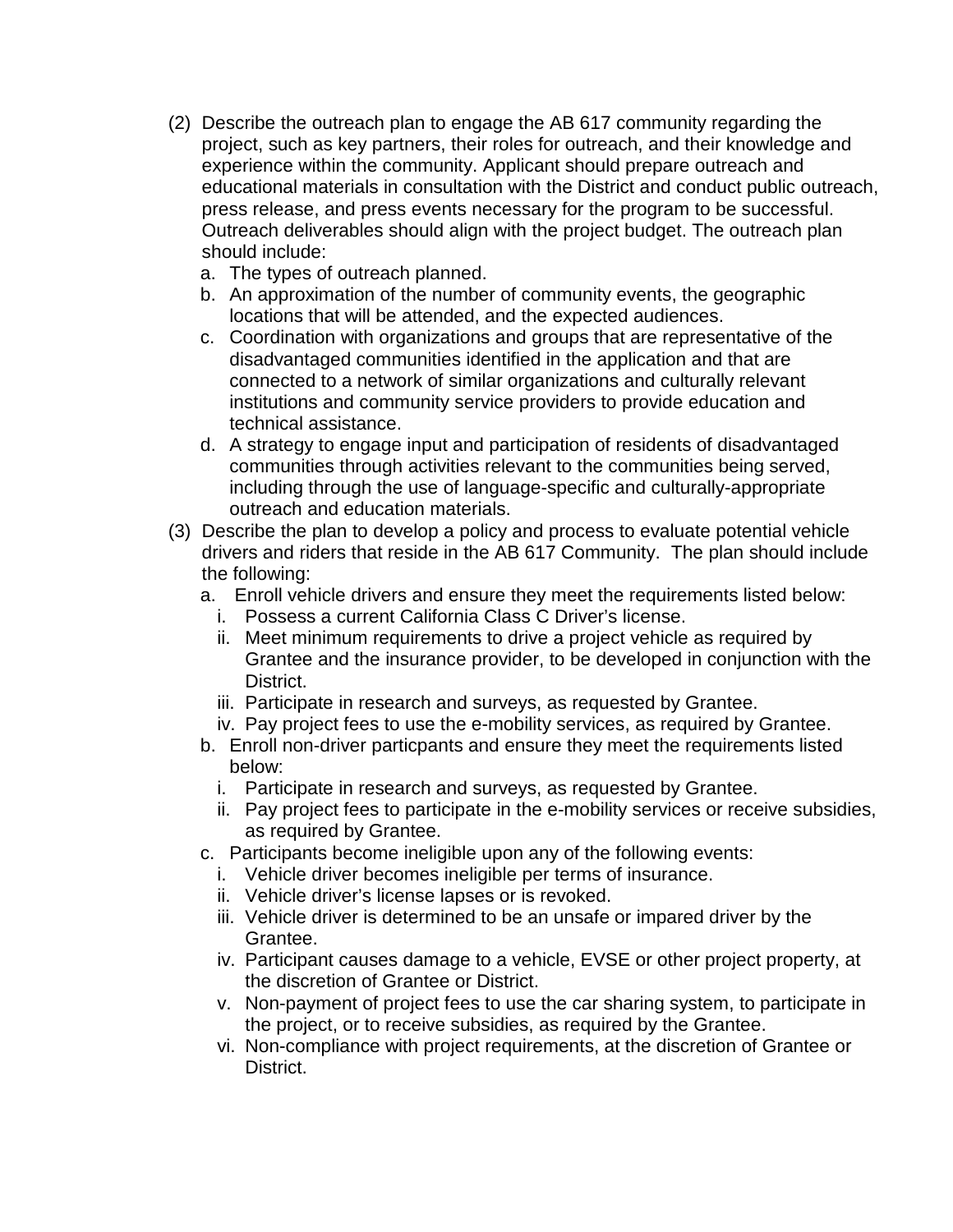(4) Describe the plan to implement and track the e-mobility services for the AB 617 Community, including how participants will pay for the services and what tools (e.g., online apps, etc.) will be provided to the community to utilize the services.

#### (C)Program Process

The E-Mobility Service Program will be a partnership between the District and the selected Grantee via an open competitive solicitation process. Interested e-mobility service providers must submit applications to the District during the RFP period. The RFP will include a scoring criteria to assist with the decision making process. To initiate the RFP period, the District will issue a public notification to advertise the availability of grant funds for this project, provide instructions to access and submit the application, and include a due date by which applications must be submitted. Once the solicitation period has closed, the District will review and select the applicant that has the highest score based on the scoring criteria identified in the RFP.

See below for additional details during each phase.

- (1) Application Submission and Selection: During the solicitation period, interested participant must submit a completed application, a completed IRS Form W-9, a project implementation plan, and other documentations as required by the RFP.
- (2) Contract Execution: The selected applicant (Grantee) must obtain a signed executed agreement from the District prior to any purchase or lease of new electric vehicles, installation of battery charging infrastructure, and launch of services. District staff will issue a draft contract to the selected applicant, who will then sign the draft contract and return it to the District for final signatures and contract execution. Funds are not guaranteed until a contract has been executed.
- (3) Reimbursement (Claim for Payment): A complete claim packet is required as part of the reimbursement process. A complete claim packet should include but not be limited to; legible invoices, receipts and any other appropriate documentation required by the District.
	- a. Project equipment and operations fund expenditures that are eligible for reimbursement include, but are not limited to:
		- i. Preparation of materials for and conduct of community outreach and education including travel, printing, mailing, education classes, and other expenses directly attributed to outreach and education.
		- ii. Hosting project launch press event.
		- iii. Vehicle acquisition (purchase or lease) and implementation costs.
		- iv. EVSE purchase and installation costs.
		- v. Operations and maintenance costs.
		- vi. Insurance costs.
		- vii. Reservation system development.
	- b. Ineligible project equipment and operation costs include, but is not limited to:
		- i. fuel and electricity.
		- ii. Overhead (i.e., rent, utilities, office equipment/supplies)
	- c. Project administration funds that are eligible for reimbursement include, but are not limited to: